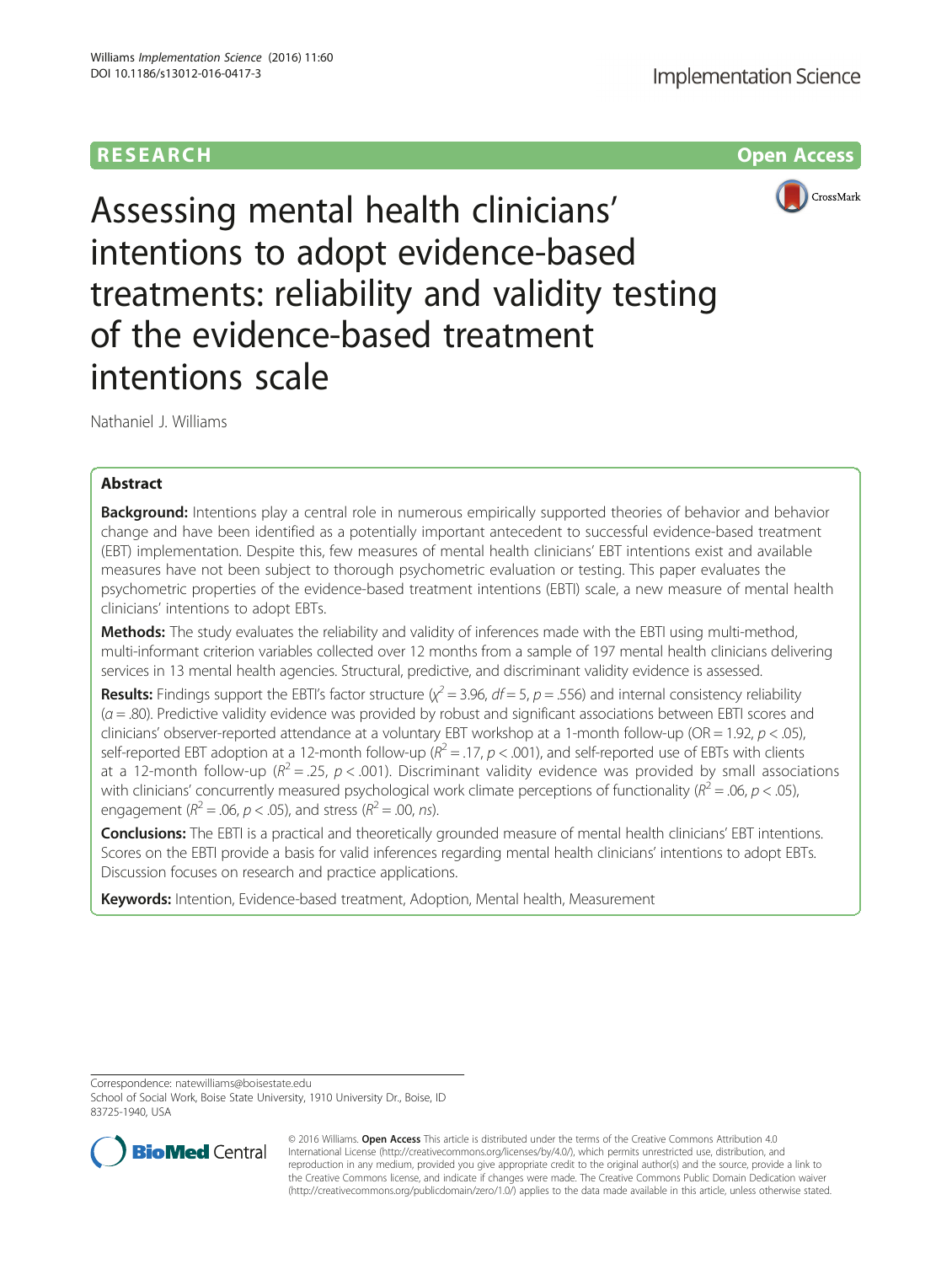Research on evidence-based treatment (EBT) implementation in mental health settings is limited by a lack of reliable, valid, and practical measures to assess constructs likely to influence clinicians' practice behaviors [\[1](#page-11-0), [2](#page-11-0)]. One area in need of attention is the development of psychometrically sound measures of clinicians' behavioral intentions with respect to EBT adoption. Intentions play a central role in numerous empirically supported theories of behavior and behavior change [[3](#page-11-0)–[5](#page-11-0)] such as the theory of reasoned action/theory of planned behavior [\[6](#page-11-0), [7\]](#page-11-0), social cognitive theory [\[8](#page-11-0)], Triandis' attitude-behavior theory [[9](#page-11-0)], and goal theory [[10](#page-11-0)]. As a result, intentions have been identified, along with opportunities to act and the requisite ability, as a potentially important antecedent to successful EBT adoption [[11](#page-11-0), [12\]](#page-11-0). Despite this, few measures of mental health clinicians' EBT intentions exist and the measures that have been used in individual studies have not been subject to thorough psychometric evaluation or testing [\[1, 12](#page-11-0), [13](#page-11-0)]. This study addresses the need for a practical, theoretically grounded, and psychometrically sound measure of mental health clinicians' intentions to adopt EBTs by evaluating the evidence-based treatment intentions (EBTI) scale.

## Background

Intentions represent self-instructions to engage in a targeted behavior or to obtain specific outcomes and as such capture the motivational factors that influence behavioral performance [\[9](#page-11-0), [14\]](#page-11-0). Measures of intention reflect how hard a person is willing to try or how much effort they would exert to perform a behavior and therefore provide a numerical score that indexes the likelihood a person will perform or try to perform the behavior in question [[3](#page-11-0)]. Several empirically supported theories of behavior and behavior change, including theories of attitude-behavior relations [[6](#page-11-0), [7](#page-11-0)], social cognitive theory [\[8](#page-11-0)], goal theory [[10](#page-11-0)], and organizational behavior theories [[15, 16\]](#page-11-0), incorporate intentions as a primary determinant of behavior. These theories argue that intention represents the most proximal cause of behavior such that other influencing variables are either mediated by intention or serve as moderators of the intention-behavior relationship [\[17\]](#page-11-0). The validity of these predictions is supported by a meta-analysis of 422 studies which found an average correlation of  $r = .53$  between intention and behavior [\[18\]](#page-11-0) and by a meta-analysis of 47 experimental studies which found that an experimentally induced, medium-to-large increase in intention  $(d = .66)$ contributed to a small-to-medium change in salient behaviors  $(d = .36)$  [\[8\]](#page-11-0). Related meta-analyses focusing specifically on the relationship between healthcare professionals' intentions and practice behaviors have demonstrated similarly strong effect sizes  $(r = .46)$  [\[19, 20](#page-11-0)]. Although many factors likely influence clinicians' practice behaviors, these studies suggest that an understanding of mental health clinicians' EBT adoption will be aided by the reliable and valid assessment of their EBT intentions [[20](#page-11-0)].

Despite the robust theoretical and empirical support for the predictive efficacy of intentions, recent reviews of implementation research indicate that little attention has been paid to mental health clinicians' EBT intentions. A systematic review of studies that examined healthcare professionals' practice intentions and behaviors using the theory of planned behavior found only two of the 20 studies included mental health clinicians [[12\]](#page-11-0). Two broader reviews of the relationship between healthcare professionals' innovation-related intentions and practice behaviors reported similarly sparse attention to mental health practitioners and settings with one review reporting zero studies focused on mental health professionals [[19\]](#page-11-0) and the other indicating only four out of 76 studies included mental health professionals [[20\]](#page-11-0). This is an important gap because there is evidence that the strongest individual-level predictors of behavior (e.g., intentions, self-efficacy) vary across professional disciplines, suggesting that the strength of the intention-behavior relationship may not generalize across healthcare provider populations and settings [\[12](#page-11-0), [19](#page-11-0), [20](#page-11-0)]. These reviews characterize research on mental health clinicians' intentions to adopt EBTs as "extremely limited" and point toward the need for measurement instruments that support reliable and valid inferences in order to advance research on this theoretically and empirically important construct [\[12](#page-11-0), [19, 20\]](#page-11-0).

A measure of mental health clinicians' intentions to adopt EBTs has important scientific implications for testing and extending individual-level theories of practice behavior change, such as research on clinicians' attitudes toward EBTs [\[21](#page-11-0), [22](#page-11-0)], as well as research on crosslevel theories that link organizational social context and other inner and outer context variables to clinicians' EBT adoption behavior [[23](#page-11-0), [24](#page-11-0)]. These theories posit that intentions form a mediational bridge that links attitudes to behavior and links higher-level contextual constructs such as organizational culture or climate to individual behavior. Testing these predictions requires a valid measure of EBT intentions [[25\]](#page-11-0).

A measure of clinicians' EBT intentions also has practical value as an interim endpoint in intervention modeling studies and mechanism-focused randomized trials that seek to identify how implementation strategies work and can be optimized [[19, 26](#page-11-0)]. In intervention modeling studies, key components of an intervention are manipulated in a small-scale simulation that mimics a real practice scenario, and outcomes are assessed using interim endpoints (such as intentions) rather than changes in professional behavior or clinical outcomes [\[19\]](#page-11-0). These studies reduce the time and expense required to identify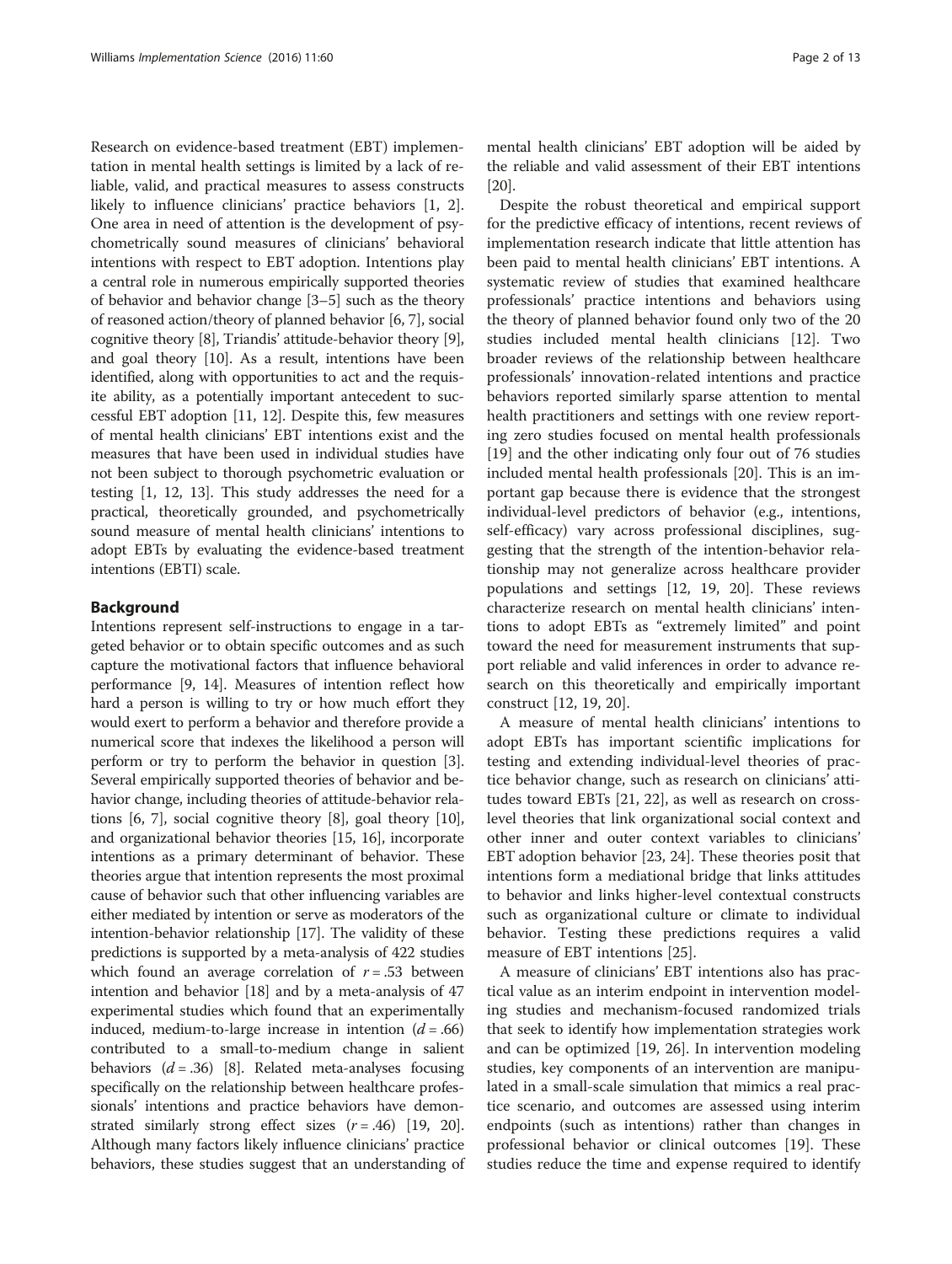the active components of implementation strategies; however, they depend on valid measures of intention that are highly correlated with the targeted behavior [[19\]](#page-11-0). A valid measure of EBT intentions is therefore important for conducting such studies.

In mechanism-focused randomized controlled trials, investigators incorporate hypothesized mechanisms of change into the study's measurement and design and use mediation analysis to test the extent to which hypothesized mechanisms accounted for the effects of the implementation strategy on the targeted outcome [\[26](#page-11-0)]. The ability to measure EBT intentions in this type of study allows investigators to assess the extent to which increased intention versus some other mechanism (e.g., decreased job-related barriers) accounted for the effects of the implementation strategy on the implementation outcomes [[11, 23](#page-11-0)]. Such tests advance generalizable knowledge regarding the underlying mechanisms that are most salient for increasing EBT adoption in mental health settings and consequently accelerate the development of effective, efficient, and scalable implementation strategies [[26\]](#page-11-0).

Some investigators classify the intention to adopt an EBT as an implementation outcome in its own right, suggesting such a measure may be useful as a criterion variable in empirical and comparative effectiveness implementation studies [\[27\]](#page-11-0). For example, in their taxonomy of implementation outcomes, Proctor and colleagues [\[27\]](#page-11-0) include the intention to adopt an EBT as an implementation outcome. They argue that this outcome occurs relatively early in the phased process of EBT exploration, adoption, implementation, and sustainment [\[28\]](#page-11-0) and therefore likely has relevance for subsequent implementation outcomes such as EBT fidelity, penetration, and sustainment. Although their model differs from the theory of planned behavior [[7\]](#page-11-0) and from other behavioral science theories [\[3\]](#page-11-0) in that they conflate intention with EBT adoption behavior, their taxonomy nonetheless highlights the range of outcomes that might be targeted by implementation strategies at different phases of the implementation process (e.g., exploration, preparation/adoption, implementation, sustainment) as well as the need for measures that support valid inferences regarding those outcomes in order to test the effectiveness of implementation strategies [[28\]](#page-11-0).

Three principles guided development of the EBTI. First, the EBTI was designed to assess mental health clinicians' intentions to adopt EBT protocols supported by empirical research without unnecessarily limiting its focus to a single, historically bound intervention. Mental health services are characterized by a large number of EBTs applicable to a wide range of clinical presentations, the unknown need for (and anticipated future development of) new EBTs, and the necessity to incorporate client preference and clinical judgment into the EBT

process [[21](#page-11-0), [27\]](#page-11-0). Given these considerations, a useful and generalizable measure of mental health clinicians' EBT intentions must tap clinicians' intentions to adopt empirically supported EBT protocols without focusing exclusively on a single, specific protocol. EBT intention was therefore defined as a clinician's self-instruction to adopt or employ EBTs in her or his clinical practice with clients. The content domain refers to a clinician's decision to adopt EBTs in practice and includes both declarative statements of self-instruction (e.g., "I intend to use an EBT in each session with clients") as well as behavioral manifestations of self-instruction that represent preparatory steps necessary to enact the target behavior (e.g., obtaining manuals or training).

Second, in light of the multi-phase process of EBT implementation, the EBTI was designed to focus on clinicians' intentions to adopt EBTs rather than their intentions to explore EBTs, achieve fidelity to EBTs, or sustain ongoing fidelity to EBTs [\[28\]](#page-11-0). Following Proctor and colleagues [[27](#page-11-0)], adoption is defined in this study as a clinician's action to try or employ an EBT with clients. Consistent with behavioral science theories [[3, 17\]](#page-11-0), adoption is conceptualized as a behavior (i.e., the act of employing an EBT with a client) that is distinct from, and is a consequent of, a clinician's intention (i.e., selfinstruction) to adopt an EBT. Emphasis on adoption as the behavioral referent for clinicians' intentions (i.e., as opposed to other implementation outcomes that occur in different phases) was driven by the belief that it is the clinicians' intentions to adopt an EBT that represents the pivotal decision point for changing clinicians' practice behaviors [[27](#page-11-0), [28](#page-11-0)]. Forming an intention to adopt an EBT represents the end of the deliberative process involved in EBT exploration, and enacting that intention by actually adopting an EBT comprises an essential first step toward subsequent implementation outcomes of EBT fidelity and sustainment [\[28\]](#page-11-0).

Third, the EBTI incorporates a novel approach to measuring clinicians' EBT intentions by including behavioral indicator items (e.g., "I have recently attended trainings, workshops, supervision sessions, or other learning sessions focused on EBTs") that signify clinicians' concrete enactment of self-instructions to adopt an EBT in addition to generalized intention items (e.g., "I intend to use an EBT in each treatment session") that characterize traditional measures of intention [[3, 29\]](#page-11-0). The behavioral indicator items reflect clinicians' self-instructions to adopt EBTs and are designed to augment the measurement of intention in a context where the behavior to be performed (i.e., EBT adoption) is relatively complex and may require significant preparatory steps before enactment (e.g., at a minimum, the clinician must obtain training in the EBT before adoption). Authoritative sources on the measurement of intention indicate that a valid measure must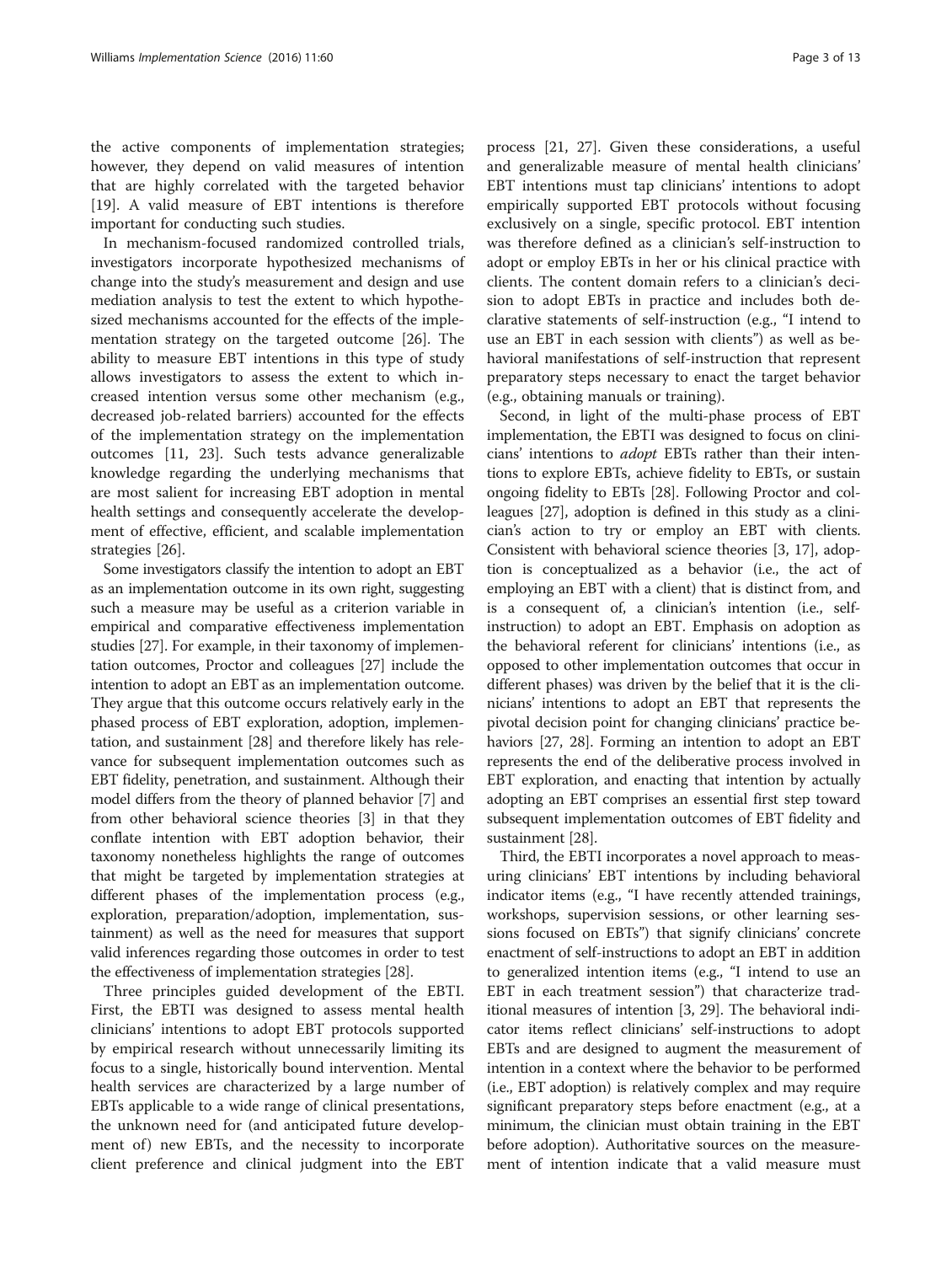provide a continuous score that indicates the subjective likelihood a person will perform or try to perform the behavior in question [[3](#page-11-0)]. From a theoretical standpoint, this score represents how hard the person is willing to try and how much effort he or she would exert to perform the behavior [[7, 30](#page-11-0)]. Given the preparatory steps required to adopt an EBT and the potentially extended time lapse from a clinician's initial formation of an intention to adopt an EBT to actual EBT adoption with clients, the behavioral indicator items are designed to increase the EBTI's accuracy in indexing the likelihood a clinician will adopt an EBT.

Meta-analyses of the intention-behavior relationship indicate measures of intention that only capture a person's general desire to perform a behavior are significantly less robust predictors of subsequent behavior than measures of intention that clearly assess the intensity and level of effort the person is prepared to exert to perform the behavior [[30\]](#page-11-0). The behavioral indicator items are therefore designed to represent more stringent tests of clinicians' intentions to adopt EBTs and consequently to provide separation between the scores of clinicians who possess a truly meaningful intention to adopt an EBT versus those who merely espouse a vague wish to adopt EBTs. Clinicians' responses to the behavioral indicator items are hypothesized to arise from the same latent construct (i.e., intention) that drives their responses to the traditional intention items, and consequently, all the items are hypothesized to load on the same factor. Testing of the EBTI's factor structure is important in order to assess the extent to which the five observed indicators tap a common underlying latent construct as hypothesized [[31](#page-11-0)].

In addition to developing the EBTI and testing the reliability of EBTI scores, the present study also sought to develop structural, predictive, and discriminant-based evidence regarding the validity of inferences made with the EBTI. Two types of criterion variables were selected for this purpose. The first set of variables developed predictive validity evidence for inferences made with the EBTI. First, higher clinician EBT intentions at time 1 were expected to be moderately and positively associated with observed attendance at a voluntary EBT workshop 1 month after administration of the EBTI (time 2). Although many factors likely influence clinicians' attendance at voluntary EBT workshops, the overall probability of attendance at a broadly applicable EBT workshop should be higher for the population of clinicians who intend to adopt EBTs in their practice compared to clinicians who lack such intentions. This variable therefore represented an objective criterion more likely to be manifest among clinicians with higher EBT intentions.

Second, consistent with the theory of planned behavior and other behavioral science theories [[3, 6, 7](#page-11-0), [17](#page-11-0)], higher EBT intentions were expected to exhibit a strong and

positive relationship with clinicians' EBT adoption behavior 12 months later (time 3). To the extent the EBTI assesses clinicians' intentions to adopt EBTs, clinicians with higher scores should enact greater EBT adoption behavior. Third, higher EBTI scores were expected to exhibit the strongest positive association with clinicians' self-reported use of EBTs with clients at time 3. Clinicians' use of EBTs was conceptualized as an indicator of EBT adoption that captures clinicians' action to try or employ an EBT in their work with clients. Accordingly, clinicians with higher intentions to adopt EBTs should have higher rates of EBT use with clients. This relationship represented the strongest concordance between the molarity of the EBTI and the criterion variable and was therefore expected to exhibit the strongest association.

The second set of variables provided discriminantbased validity evidence for inferences made with the EBTI. These variables assessed clinicians' psychological climate perceptions of their work environment along three dimensions supported by prior research [[32](#page-11-0)]. Psychological climate is an individual-level construct from the organizational research literature that describes clinicians' perceptions of the impact of the work environment on their personal well-being [[16](#page-11-0), [32](#page-11-0)]. Psychological climate theory suggests clinicians' perceptions of the support they receive in their work environment (i.e., functionality), their level of engagement with clients (i.e., engagement), and the extent to which they perceive their work environment as stressful (i.e., stress) represent constructs relevant to clinicians' work experiences and practice behaviors but distinct from their intentions to adopt specific EBTs into practice [\[32](#page-11-0), [33\]](#page-11-0). Consistent with this theory, prior research demonstrated small positive associations between clinicians' attitudes toward EBTs and their psychological climate perceptions of functionality and engagement and generally negative and an overall non-significant association between clinicians' EBT attitudes and their psychological climate perceptions of stress [[34\]](#page-11-0). Given the theoretical and empirical link between attitudes and intentions [\[3, 17](#page-11-0)], the EBTI was expected to exhibit a similar pattern of relationships. Specifically, EBT intentions were expected to exhibit small positive associations with climate perceptions of functionality and engagement and a small negative association with stress. This pattern of relationships would provide discriminant-based validity evidence.

In sum, the present study assessed the reliability of scores on the EBTI and developed structural, predictive, and discriminant-based evidence of the validity of inferences made with the EBTI using multi-method, multiinformant criteria sequenced over a 12-month period. On the basis of the theory and research outlined above, scores on the EBTI were expected to exhibit (a) internal consistency and structural validity; (b) strong associations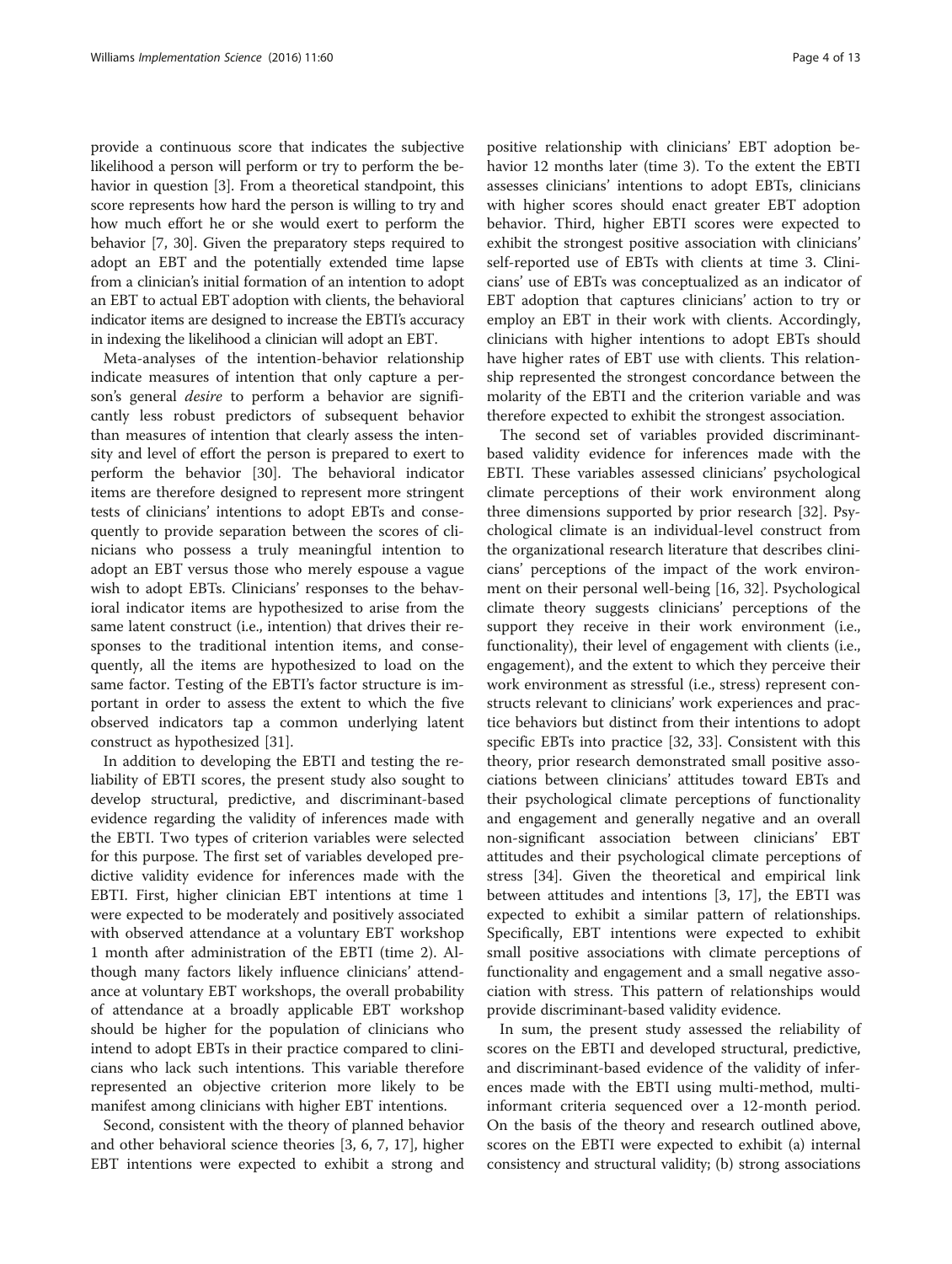with clinicians' prospectively measured attendance at a voluntary EBT workshop, number of EBTs adopted, and use of EBTs with clients; and (c) weak associations with concurrently collected measures of clinicians' psychological climate perceptions of engagement, functionality, and stress.

## Methods

## **Participants**

The study included 197 mental health clinicians in 13 mental health agencies in a large midwestern city in the USA. Of the 216 clinicians who were present at the time the EBTI was administered, 197 completed the EBTI, representing a 91 % response rate (average number of clinicians per agency = 15, min = 6, max = 41). Clinicians delivered a range of clinical services (e.g., psychotherapy, family therapy, groups) in a variety of settings (e.g., school, clinic, home) using treatment models and procedures selected by clinicians. Table 1 provides a summary of participating clinicians' demographic characteristics.

## Procedures

Clinicians were recruited for participation in the study during regularly scheduled staff meetings. Prior to the meetings, clinicians received either a memo or verbal information from agency administrators indicating that the agency's executive director or CEO had approved the agency's participation in the study and that clinicians were free to participate in the research if they wished. During the meetings, research assistants provided clinicians with verbal information and written informed consent documents that indicated that clinicians' participation in the research was voluntary and that procedures were in place to ensure that agency administrators and supervisors would remain unaware of clinicians' participation or non-participation. Following informed consent, clinicians completed surveys during staff meetings in which supervisors were not present. Research assistants unaffiliated with the agencies administered the surveys to increase clinicians' confidence in the confidentiality of their responses. Survey collection occurred at two time points separated by 12 months. At the first time point (time 1), clinicians completed survey measures of their EBT intentions and psychological climate perceptions. Twelve months later (time 3), clinicians completed measures of their EBT adoption and EBT use with clients.

One month after time 1, all clinicians in participating agencies were invited to participate in an EBT workshop sponsored by the study (time 2). Clinicians were notified about the EBT workshop using agencies' typical procedures for notifying employees of important information. Notifications included posted flyers on bulletin boards, announcements of the availability of the workshop at staff meetings, or via email. Clinicians' attendance at the

**Table 1** Characteristics of participating clinicians ( $n = 197$ )

| Characteristics                  | n (%)               |
|----------------------------------|---------------------|
| Race                             |                     |
| White                            | 162 (82)            |
| African-American                 | 18(9)               |
| "Other"                          | 17(9)               |
| Ethnicity                        |                     |
| Hispanic                         | 4(2)                |
| Non-Hispanic                     | 193 (98)            |
| Education                        |                     |
| No college                       | 4(2)                |
| Associate degree                 | 2(1)                |
| Bachelor's degree                | 20 (10)             |
| Master's degree                  | 166 (84)            |
| Doctoral degree                  | 5(3)                |
| Academic major of highest degree |                     |
| Education                        | 26 (13)             |
| Social work                      | 79 (40)             |
| Nursing                          | 2 (1)               |
| Psychology                       | 28 (14)             |
| Other/allied health              | 62 (32)             |
| Gender                           |                     |
| Female                           | 168 (85)            |
| Male                             | 29 (15)             |
| Position                         |                     |
| Direct service provider          | 170 (86)            |
| Supervisor                       | 14(7)               |
| Neither                          | 13(7)               |
| Age                              |                     |
| Mean (SD)                        | 37.66 years (12.23) |
| Tenure with agency               |                     |
| Mean (SD)                        | 4.64 years (5.12)   |
| Tenure in mental health settings |                     |
| Mean (SD)                        | 10.16 years (9.06)  |

workshop was voluntary, and agency administrators were not informed of clinicians' attendance or nonattendance. The EBT workshop was directed by nationally known experts in EBT who delivered training in an empirically supported modular cognitive behavior therapy protocol for youth [\[35](#page-11-0)]. This EBT addresses multiple mental disorders (i.e., anxiety, depression, trauma, and conduct problems) as well as their comorbid presentations and therefore had broad applicability to a range of clients seen by participating clinicians. The training was hosted by a well-established continuing education program at a local university. Clinicians' attendance at the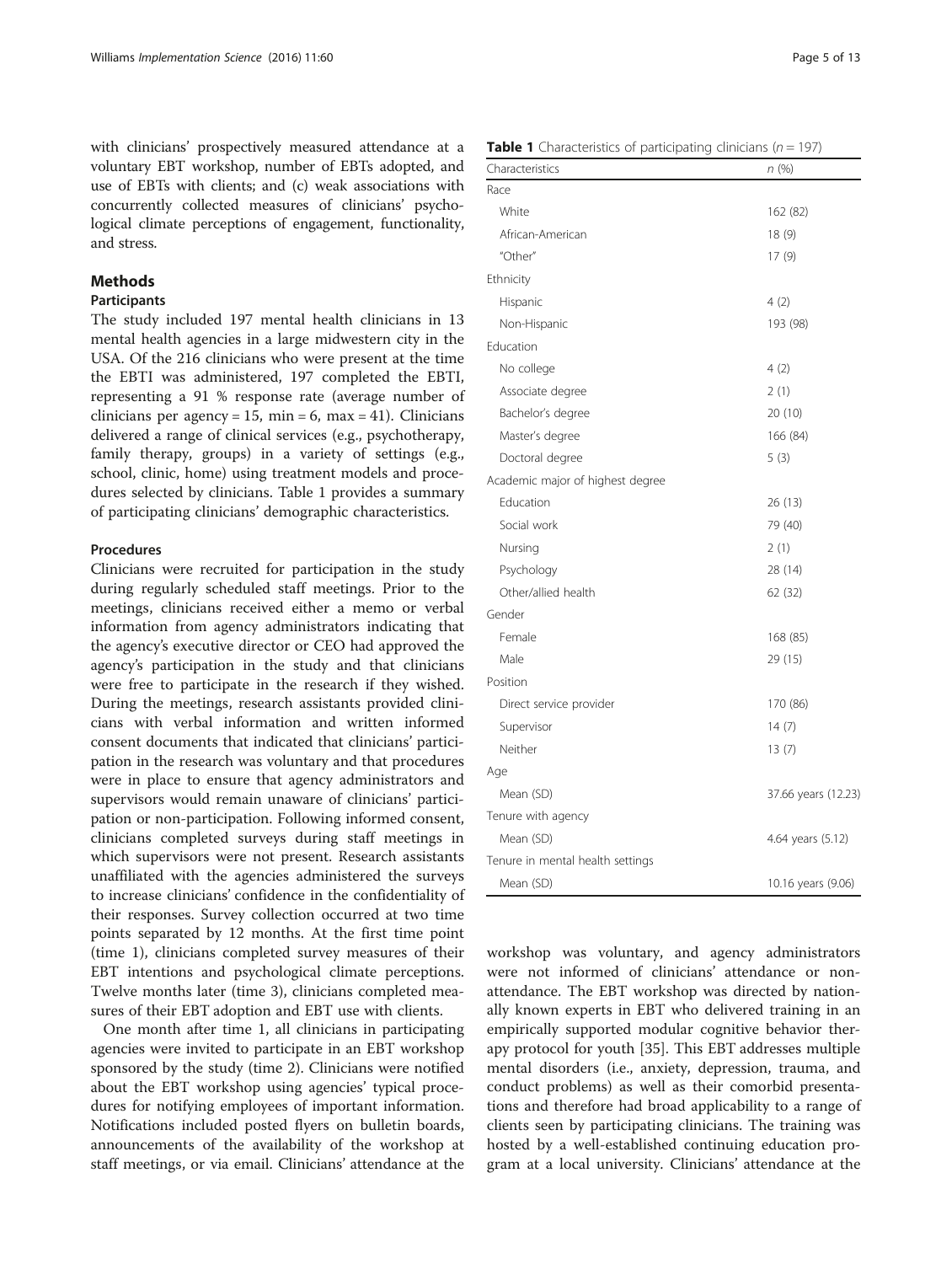<span id="page-5-0"></span>workshop was recorded by continuing education staff naïve to the study's aims.

#### Measures

## Evidence-based treatment intentions

Clinicians' intentions to adopt EBTs were measured using the EBTI. The EBTI was developed following steps outlined by DeVellis [[31\]](#page-11-0) including (a) definition of the latent construct to be measured (as described above), (b) development of an initial pool of 15 original items generated by the author using well-established procedures from the theory of planned behavior [[29\]](#page-11-0) and the principles described above, (c) vetting of the initial items by three implementation scientists with 60 years combined experience in mental health services, and (d) item refinement and selection based on iterative reviewer feedback. Reviewers evaluated each item's clarity of expression as well as the extent to which it reflected the EBTI's specified content domain. Items were reworded if any reviewer felt the meaning was unclear and items that failed to reflect the content domain were rejected based on the conservative criterion of a negative evaluation from any reviewer. This process resulted in a total of five items which were evaluated in the study and are presented in Table 2. Consistent with prior research on EBT adoption in children's service systems [\[26](#page-11-0)], the instructions for the EBTI contextualized clinicians' responses by defining an EBT as "a specific treatment protocol that has been developed through research and is supported by the results of controlled treatment studies." Items were accompanied by a 7-point scale ranging from 1 (strongly disagree) to 7 (strongly agree) or an 11-point scale ranging from 0 to 10, as appropriate.

#### Evidence-based treatment workshop attendance

Clinicians' attendance at the EBT workshop was observed and recorded by continuing education staff onsite during the workshop. Staff recorded the participation of each clinician who attended the workshop during a check-in period at the beginning of the training. Participating clinicians whose names and affiliations were on the check-in log for the workshop were coded as having attended the workshop. Clinicians who were working in participating agencies at the time of the workshop but whose names were not on the attendance log were identified as not attending the workshop. A total of 21 clinicians (12.8 %) who were employed in participating agencies at the time attended the EBT workshop.

### Evidence-based treatment adoption

Clinicians' EBT adoption was measured using nine items from the EBT checklist developed by Walrath et al. [[36](#page-11-0)] and validated in previous research on EBT adoption in children's mental health settings [\[37](#page-11-0)]. The nine EBTs were selected from the checklist a priori because of their applicability to the client populations served by the clinicians in this study and their reflection of the most up-to-date evidence. The selected EBTs included the following: cognitive behavioral therapy, behavioral parent training, contingency management, behavior therapy, relaxation training, self-control training, behavior modeling, and exposure/systematic desensitization. Clinicians indicated whether or not they had used each of the EBTs listed with any client in the last 6 months (yes, no). Clinicians' responses to the nine items were summed to produce a continuous score indicating the number of EBTs adopted.

## Evidence-based treatment use

Clinicians' use of EBTs in their practice with clients was measured using a single broadband item, "What percentage of your clients do you currently treat using an EBT (0–100 %)?" To ensure continuity with the EBT intentions measure, the instructions provided an identical definition of evidence-based treatment emphasizing the use of specific protocols validated through research.

## Psychological climate

Clinicians' psychological climate perceptions were measured along three dimensions—engagement, functionality, and stress—using the organizational social context measure developed by Glisson and colleagues [\[32\]](#page-11-0). Structural and criterion-related evidence supporting the validity of inferences made with the OSC as well as score reliability has been provided by several studies in children's

Table 2 Item-level means, standard deviations, ranges, and standardized CFA factor loadings

| Evidence-based treatment intentions (EBTI) item                                                                        | CFA factor loading | Mean | -SD  | Range      |
|------------------------------------------------------------------------------------------------------------------------|--------------------|------|------|------------|
| 1. I have spoken with colleagues about their experiences with EBTs.                                                    | .67                | 4.69 | -63  | $1 - 7$    |
| 2. Lintend to use an EBT in each treatment session.                                                                    | .88                | 4.75 | 58   | $1 - 7$    |
| 3. I have recently attended trainings, workshops, supervision sessions, or other learning sessions<br>focused on FBTs. | .48                | 5.08 |      | $1 - 7$    |
| 4. I have searched the literature for appropriate EBTs to use with my clients.                                         | .69                | 4.76 | -60  | $1 - \ell$ |
| 5. Out of the next 10 new clients you see, how many would you expect to treat using an EBT (0-10)?                     | .78                | 6.92 | 2 95 | $0 - 10$   |
|                                                                                                                        |                    |      |      |            |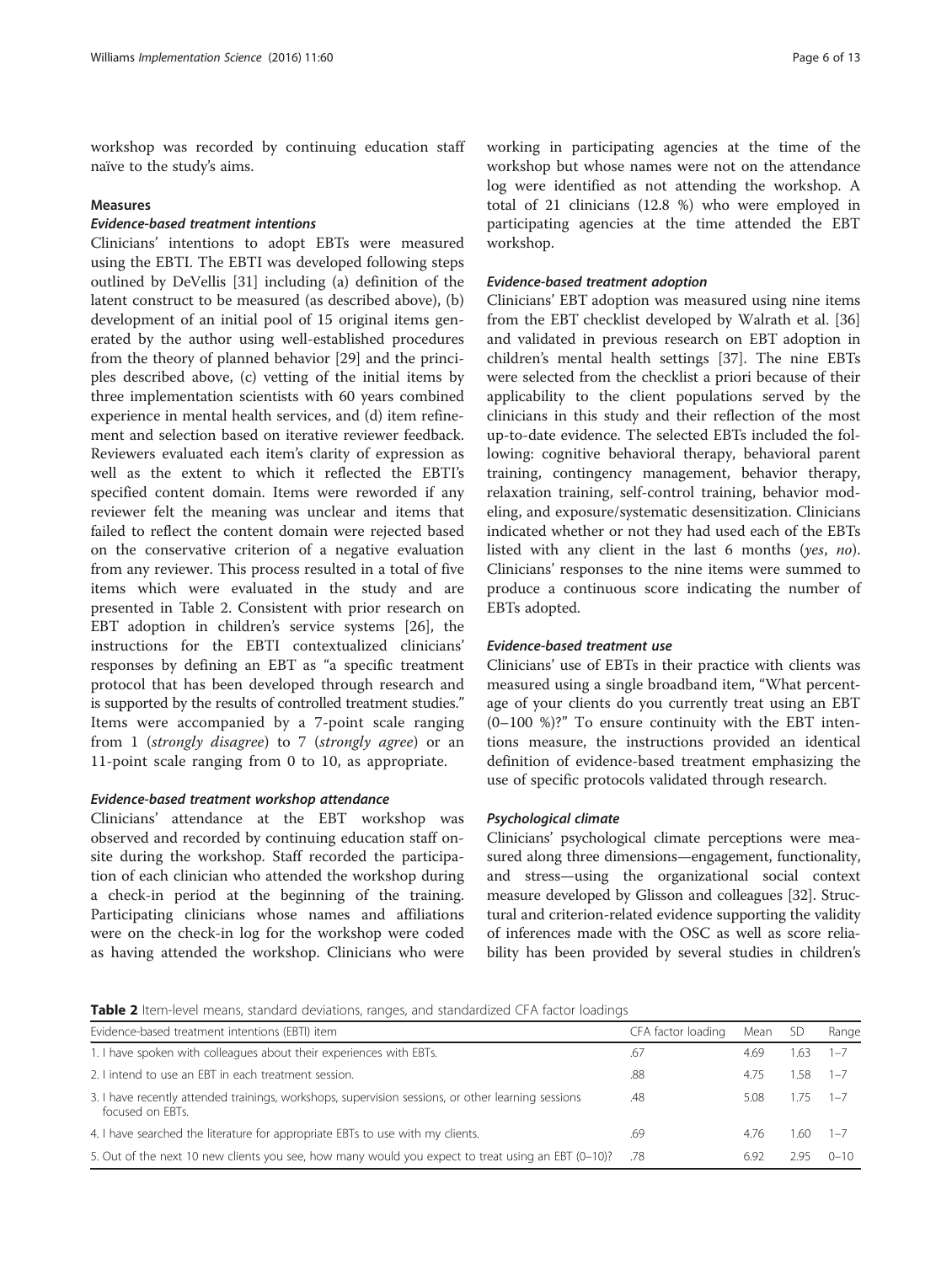service settings including two national samples and randomized trials [\[23, 32, 34,](#page-11-0) [38](#page-12-0)–[41](#page-12-0)]. Climate perceptions of engagement indicate the extent to which clinicians' perceive their work as personally meaningful and worthwhile and perceive themselves as able to remain personally involved with and concerned about clients. Climate perceptions of functionality indicate the extent to which clinicians' perceive they receive the cooperation and support they need from coworkers and supervisors to do their jobs successfully and have a clear understanding of how they can be successful in the organization. Climate perceptions of stress indicate the extent to which clinicians' perceive that they are emotionally exhausted from their work and unable to accomplish necessary tasks. Items on the OSC are accompanied by a scale ranging from 1 (Never) to 5 (Always). Alpha reliability for engagement ( $\alpha$  = .79), functionality ( $\alpha$  = .91), and stress ( $\alpha$  = .94) were above recommended cutoffs in the present study.

#### Data analysis

Structural validity evidence for inferences based on the EBTI was developed using confirmatory factor analysis (CFA). Models were implemented with Mplus [[42\]](#page-12-0) statistical software (version 7). The CFA models accounted for the nested structure of the data (i.e., clinicians within agencies) using maximum likelihood estimation with robust standard errors (MLR) and the Satorra-Bentler scaled chi-square correction for the model chi-square test. Missing data were imputed using full information maximum likelihood (FIML) estimation [[42](#page-12-0)]. Model fit was assessed using the chi-square model test statistic, and three goodness-of-fit indices: the comparative fit index (CFI), the root-mean-square error of approximation (RMSEA), and the standardized root-mean-square residual (SRMR) [[43\]](#page-12-0). Good model fit is supported by a failure to reject the null hypothesis of the chi-square model test (i.e.,  $p \ge 0.05$ ) and by values of CFI ≥.95, RMSEA  $\leq$ .05, and SRMR  $\leq$ .08 [[43\]](#page-12-0).

Three CFA models were tested. The first examined a single factor model in which all five EBTI items loaded on a single latent construct. Good model fit in this analysis indicates that the EBTI items measure a common latent construct. The second CFA included items assessing both EBT intentions (i.e., the EBTI) and EBT adoption (i.e., the EBT checklist). This analysis tested a twofactor model in which each set of items loaded on distinct latent constructs (i.e., intentions vs. adoption). Because of the dichotomous indicators included in the EBT checklist, this analysis used a robust weighted least squares estimator (WLSMV). Good model fit from this analysis provides additional support for the factor structure of the EBTI as well as discriminant validity evidence with respect to EBT adoption. The third CFA tested a single factor model in which all EBTI and EBT checklist

items were forced to load on a single factor. This analysis also relied on the WLSMV estimator. Poor model fit from this analysis provides additional structural validity evidence by indicating that the two sets of items are not derived from a common underlying latent construct [[43\]](#page-12-0). A model chi-square difference test was conducted comparing the one- and two-factor models to provide further structural and discriminant validity evidence. A statistically significant model chi-square difference test supports the two-factor model and indicates EBT intentions and EBT adoption items load on separate latent constructs.

The internal consistency reliability of scores on the EBTI was tested using Cronbach's alpha. Predictive and discriminant validity evidence for inferences made with the EBTI was developed using two-level mixed effects regression models (also known as hierarchical linear models) implemented via HLM software, version 6.08 [\[44](#page-12-0)]. These models incorporated random agency intercepts to account for the nesting of clinicians within agencies [[45](#page-12-0)]. A logit link function was incorporated for models examining the dichotomous outcome workshop attendance (i.e., twolevel mixed effects logistic regression model). In models developing predictive validity evidence, the criterion variables were modeled as a function of clinicians' EBT intentions and potential confounding variables including clinician education, position (supervisor vs. front-line clinician), and years of experience. In models developing discriminant-based validity evidence, clinicians' psychological climate perceptions were modeled as a function of EBT intentions and clinician covariates. The variance accounted for by each model was calculated as  $(\sigma_{\text{Null}}^2 - \sigma_{\text{H1}}^2)/\sigma_{\text{Null}}^2$  where  $\sigma_{\text{Null}}^2$  represents the clinician-level criterion variance in the unconditional model (i.e., the model with no predictors) and  $\sigma^2$ <sub>H1</sub> represents the unexplained clinician-level criterion variance in the conditional model (i.e., the model with the EBTI) [[45](#page-12-0)]. For the two-level mixed effects logistic regression model, an odds ratio was calculated as a measure of effect size [[45](#page-12-0)].

## Results

#### Structural validity evidence

The first CFA tested the hypothesized one-factor model in which all five EBT intention items loaded on a single latent construct. This model demonstrated excellent fit as indicated by the non-significant model chi-square test  $(\chi^2 = 3.96, df = 5, p = .556)$  and favorable values of the approximate fit indices (RMSEA = .00,  $p$  RSMEA < .05 = .77,  $CFI = 1.00$ ,  $SRMR = .02$ ). All items loaded onto one factor and all item loadings were statistically significant  $(p's < .001)$  with an average standardized loading of .70 (see Table [2\)](#page-5-0). Based on these results, the onefactor model was accepted without modification.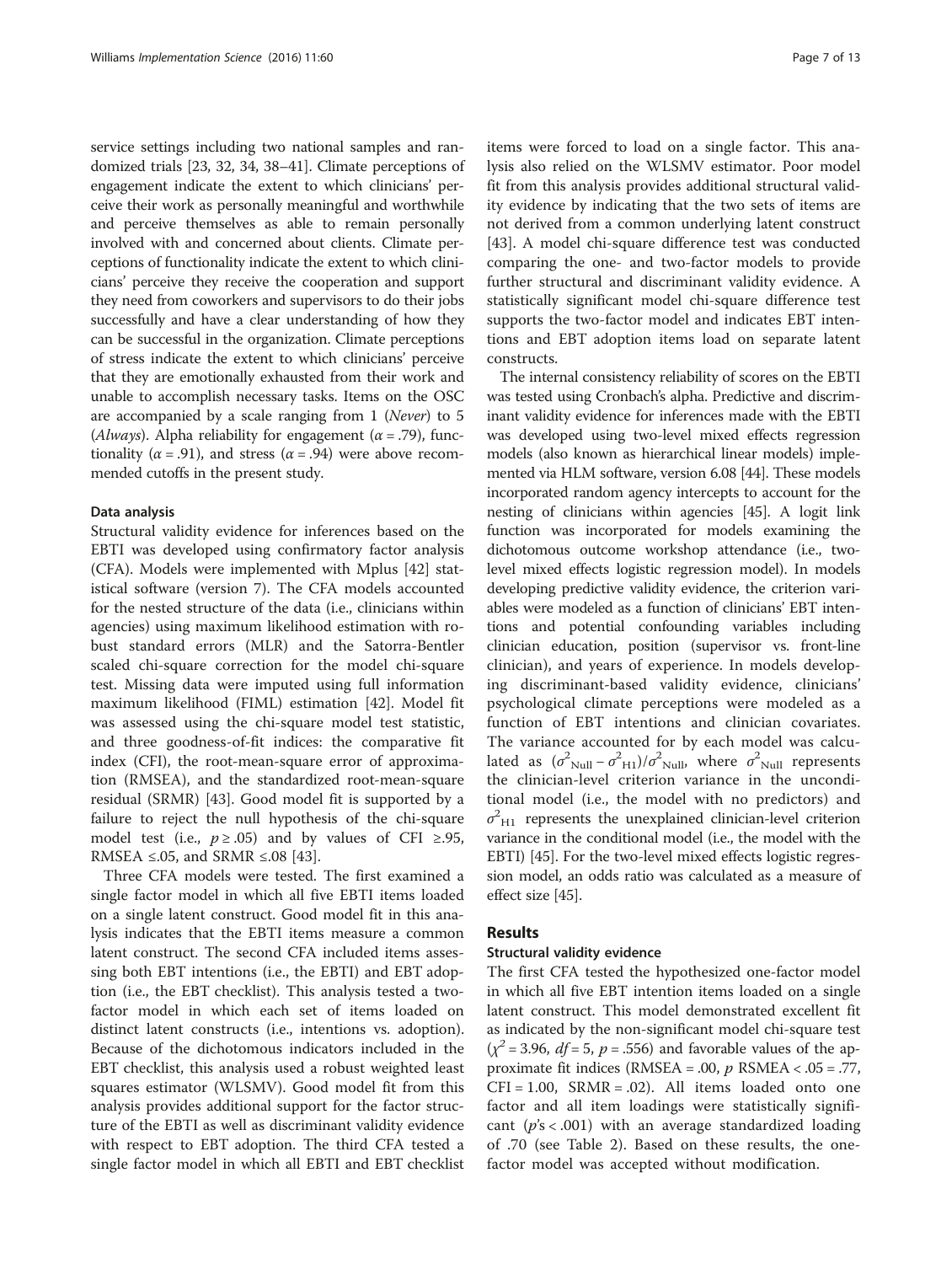The second CFA incorporated items from both the EBTI and the EBT checklist and tested the hypothesized two-factor model. In this analysis, the EBTI items were constrained to load on a single latent factor and the EBT checklist items were constrained to load on a second latent factor. The model demonstrated good fit to the data as indicated by the model chi-square test ( $\chi^2$  = 99.77,  $df = 76$ ,  $p = .035$ ), favorable values on the approximate fit indices  $(RMSEA = .04, p RSMEA < .05 = .78, CFI = .94)$ , and high standardized factor loadings on both scales (EBTI mean loading = .70; EBT checklist mean loading = .74). The latent variable correlation between the EBTI and the EBT checklist in this model was  $r = .47$ .

The third CFA incorporated all of the EBTI and EBT checklist items and tested a one-factor model in which all items loaded on a single latent construct. This model demonstrated significantly worse fit to the data as indicated by a statistically significant model chi-square difference test  $(\chi^2 = 44.24, df = 1, p = .000)$  and substantially worsened values on the model chi-square test  $(\chi^2 = 156.59, df = 77, p = .000)$  and approximate fit indices (RMSEA = .07,  $p$  RSMEA < .05 = .01, CFI = .80). Together, these results provide structural evidence to support the validity of inferences made with the EBTI. Results indicate the five EBTI items measure a common underlying latent construct that is distinct from the latent construct of EBT adoption as measured by the EBT checklist.

#### **Reliability**

Cronbach's alpha for the EBTI was  $\alpha = .80$  indicating good internal consistency among scores on the five items. Examination of the item-level means and distributions revealed good item-level variances with means near the center of the item ranges and approximately normal distributions (see Table [2](#page-5-0)).

## Predictive validity evidence

Table 3 presents results from the two-level mixed effects regression analyses linking the EBTI to each of the EBT criterion variables across the two waves of data collection. The pattern of relationships provides predictive evidence that supports the validity of inferences made with the EBTI. As expected, clinicians who reported higher EBT intentions at time 1 had significantly higher odds of attending an EBT workshop at time 2 ( $\gamma$  = .65, SE = .30,  $p = .033$ , OR = 1.92). For every one point increase in clinicians' EBT intentions as measured by the EBTI, clinicians' odds of attending the EBT workshop increased by 92 %. An even stronger relationship was observed between increased EBT intentions and increased EBT adoption ( $\gamma = .55$ , SE = .15,  $p = .001$ ), with EBTI scores accounting for 17 % of the variance in EBT adoption. The strongest relationship was observed between clinicians' EBT intentions and EBT use ( $\gamma$  = 11.80, SE = 1.83,  $p < .001$ ) with EBTI scores accounting for 25 % of the variance in EBT use. These relationships were stronger than those observed for the psychological climate criterion variables (described below) despite being collected 1 or 12 months later. These results provide predictive evidence to support the validity of inferences made with the EBTI.

Table [4](#page-8-0) provides a closer look at the relationship between EBTI scores and clinicians' EBT workshop attendance by comparing item means for clinicians who attended and did not attend the EBT workshop. Clinicians who attended the EBT workshop scored significantly higher on all EBTI items with standardized mean differences ranging from  $d = .50$  to  $d = .74$ . The strongest mean difference between clinicians who attended the EBT workshop and those who did not was on the EBTI item referring to clinicians' recent participation in an EBT-focused learning session such as a workshop. These results provide additional validity evidence to support inferences made with the EBTI.

| <b>Table 3</b> Relations between clinicians' EBTI scores and EBT workshop attendance, EBT adoption, and EBT use |  |  |  |
|-----------------------------------------------------------------------------------------------------------------|--|--|--|
|-----------------------------------------------------------------------------------------------------------------|--|--|--|

| Variable                  | EBT workshop attendance (1 month) |           | EBT adoption (12 months) |           | EBT use (12 months) |           |
|---------------------------|-----------------------------------|-----------|--------------------------|-----------|---------------------|-----------|
|                           | Coeff.                            | <b>SE</b> | Coeff.                   | <b>SE</b> | Coeff.              | <b>SE</b> |
| Intercept                 | $-2.75***$                        | .76       | $4.98***$                | .36       | 66.06***            | 4.89      |
| Years of experience       | $-.02$                            | .04       | $.08***$                 | .03       | .15                 | .33       |
| Education                 | 1.20                              | 1.01      | .49                      | .77       | $-.23$              | 9.40      |
| Position                  | $-1.16$                           | .30       | .59                      | .38       | $-.90$              | 4.55      |
| EBTI (EBT intentions)     | $.65*$                            | .30       | $.55***$                 | .15       | $11.80***$          | 1.83      |
| Agency intercept variance | 4.10                              |           | 1.04                     |           | 212.89              |           |
| Clinician-level variance  |                                   |           | 4.21                     |           | 561.58              |           |
| Pseudo- $R^2$             |                                   |           | .17                      |           | .25                 |           |

Note: These are two-level mixed effects regression analyses with random agency intercepts. The model for workshop attendance is a two-level mixed effects logistic regression model to account for the binary outcome. Due to attrition and missing values, ns range from  $n = 164$  (workshop attendance) to  $n = 100$  (EBT use) \*\*\* $p \le .001$ ; \*\* $p < .01$ ; \* $p < .05$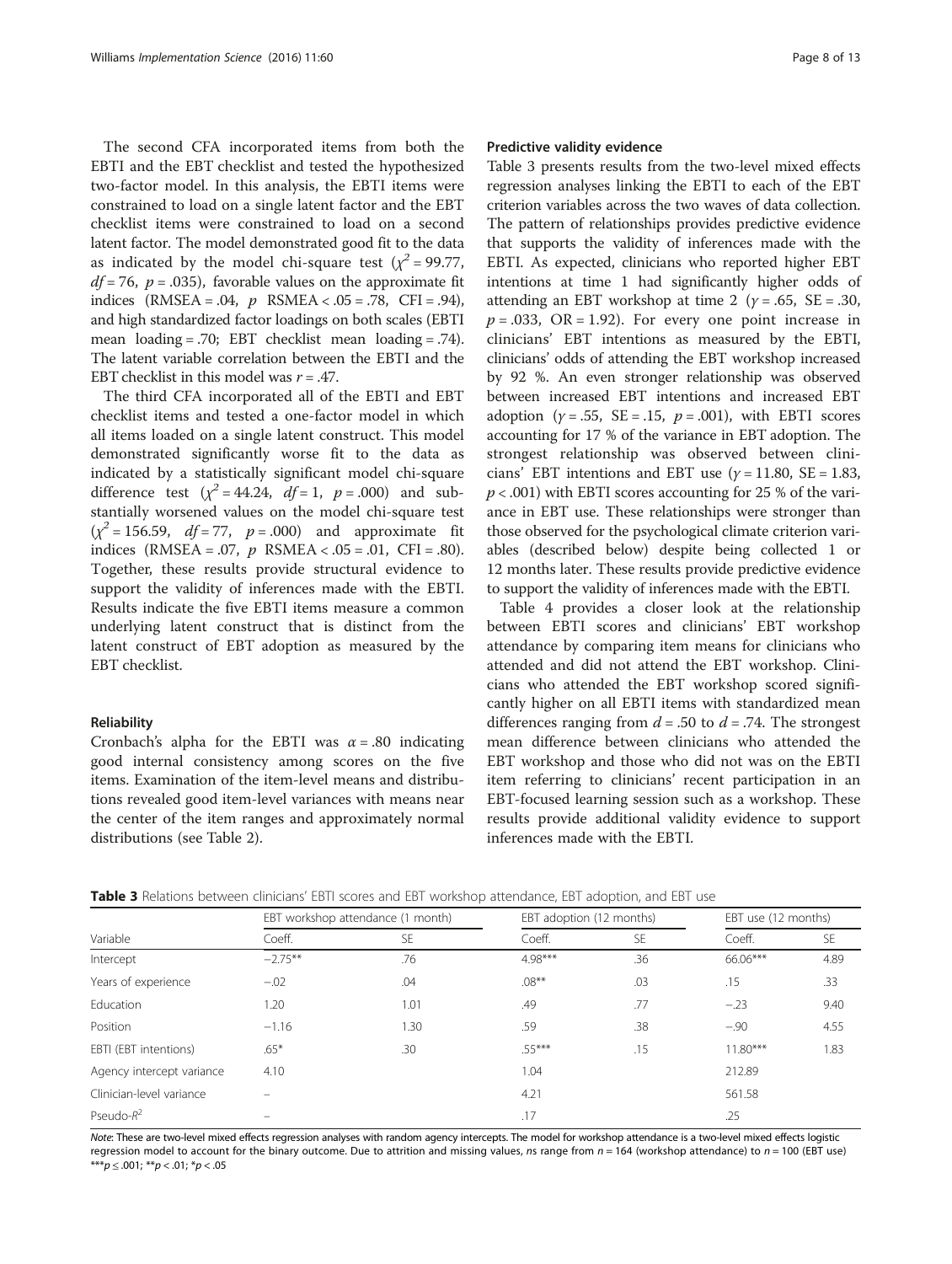#### <span id="page-8-0"></span>Table 4 Item means for EBT workshop attenders and non-attenders

|                                                       | Attended EBT workshop |      | Did not attend EBT workshop |           | Standardized mean difference |  |
|-------------------------------------------------------|-----------------------|------|-----------------------------|-----------|------------------------------|--|
| EBTI item                                             | M                     | SD   | M                           | <b>SD</b> | (d)                          |  |
| Spoken with colleagues about their experiences        | 5.75                  | 1.29 | 4.68                        | 1.51      | $.70***$                     |  |
| Intend to use in each session                         | 5.45                  | 1.36 | 4.69                        | 1.51      | $.50*$                       |  |
| Recently attended learning sessions                   | 6.25                  | 1.16 | 4.99                        | 1.71      | $.74***$                     |  |
| Searched the literature                               | 5.45                  | 1.23 | 4.66                        | 1.56      | $.51*$                       |  |
| Number of new clients expect to treat with EBT (0-10) | 8.30                  | 2.36 | 6.64                        | 2.97      | $.56*$                       |  |

\*\* $p < .01$ ; \* $p < .05$ 

## Discriminant validity evidence

Table 5 presents the two-level mixed effects regression analyses linking EBTI scores with clinicians' concurrently measured psychological climate perceptions. Consistent with expectations, the EBTI exhibited weak relationships with clinicians' climate perceptions of functionality  $(y = 1.26, \text{SE} = .40, p = .003)$  and engagement  $(y = .43,$  $SE = .20$ ,  $p = .037$ ) and a non-significant relationship with stress ( $\gamma$  = -.86, SE = .61,  $p$  = .161). The percentage of variance explained by the EBTI was small for functionality  $(6 \%)$ , engagement  $(6 \%)$ , and stress  $(1 \%)$ . These relationships were weaker than the EBTI's associations with the EBT criteria described above despite being collected at the same time as the EBTI and via the same method. Overall, this pattern of relationships provides discriminant validity evidence to support inferences made with the EBTI, in line with expectations and prior research.

#### **Discussion**

The goal of this study was to assess a new measure of mental health clinicians' intentions to adopt EBTs. Building on empirically supported behavioral science theories [[3\]](#page-11-0), items for the EBTI were designed to assess the strength of clinicians' intentions to adopt EBTs in their work with clients. Results confirm the selected items tap a common underlying latent construct. Consistent with the theory of planned behavior and other behavioral science theories [[3](#page-11-0), [6](#page-11-0)–[10\]](#page-11-0), clinicians who reported higher intentions to adopt EBTs at baseline were more likely to voluntarily attend an EBT workshop 1 month later and to report greater adoption and use of EBTs in their work with clients 12 months later. The higher number of EBTs adopted and the greater use of EBTs with clients suggest the EBTI is capturing clinicians' intentions to adopt EBTs in their practice. The small associations between the EBTI and clinicians' concurrently measured psychological climate perceptions of engagement, functionality, and stress provide discriminant validity evidence to support inferences made with the EBTI. These relationships suggest that EBTI scores capture something meaningful about clinicians' intended EBT adoption rather than assessing their more generalized perceptions of engagement with clients, support from colleagues in the workplace, or levels of stress in their professional roles. Together, these results support the validity of inferences made with the EBTI regarding mental health clinicians' intentions to adopt EBTs. The EBTI and scoring instructions can be found in Additional file [1](#page-11-0).

A measure that supports valid inferences regarding mental health clinicians' EBT intentions is important because of the central role that individual clinicians play in the EBT implementation process and the importance of intention to clinicians' volitional behaviors [\[14, 19](#page-11-0), [20](#page-11-0)]. The EBTI provides a broadly applicable tool that allows investigators to assess clinicians' intentions to adopt EBTs and therefore may be used to advance research on

**Table 5** Relations between clinicians' EBTI scores and psychological work climate perceptions

| Variable                  | Functionality |      | Engagement |           | <b>Stress</b> |           |
|---------------------------|---------------|------|------------|-----------|---------------|-----------|
|                           | Coeff.        | SE.  | Coeff.     | <b>SE</b> | Coeff.        | <b>SE</b> |
| Intercept                 | $51.09***$    | 1.10 | 45.02***   | .36       | 56.30***      | 1.69      |
| Years of experience       | .14           | .07  | $.15***$   | .04       | $-.28*$       | .11       |
| <b>Education</b>          | $-2.06$       | 1.11 | $-.83$     | .55       | 2.09          | 1.67      |
| Position                  | 3.24          | 2.17 | $-.58$     | 1.12      | $-7.07*$      | 3.27      |
| EBT intentions (EBTI)     | $1.26***$     | .40  | $.43*$     | .20       | $-.86$        | .61       |
| Agency intercept variance | 10.11         |      | .42        |           | 24.46         |           |
| Clinician-level variance  | 61.82         |      | 16.79      |           | 139.35        |           |
| Pseudo- $R^2$             | .06           |      | .06        |           | .00           |           |

Note:  $n = 195$ . These are two-level mixed effects regression analyses with random agency intercepts

\*\*\* $p < .001;$  \*\* $p < .01;$  \* $p < .05$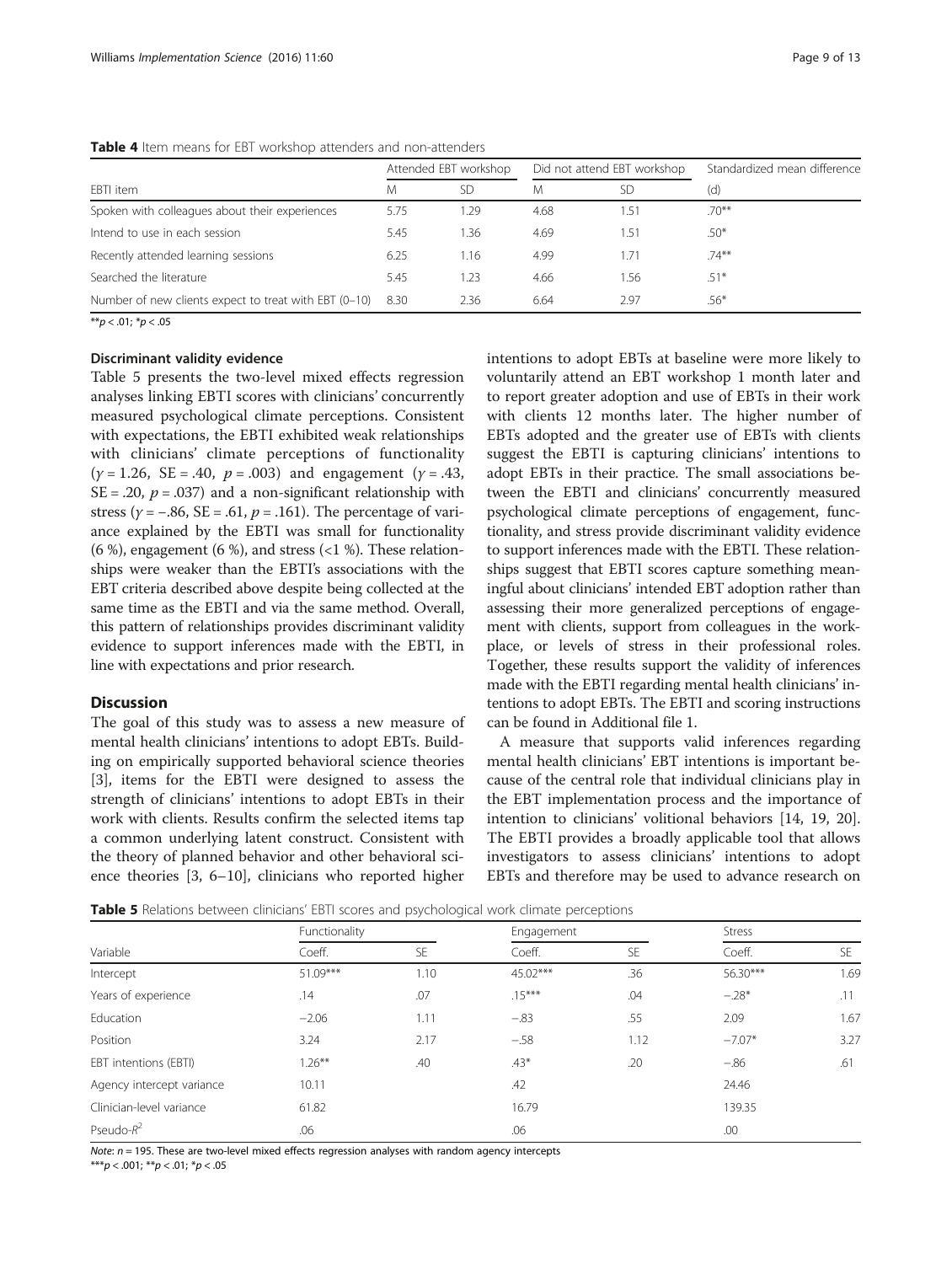the individual-level determinants of EBT adoption, the cross-level mechanisms through which contextual factors influence EBT adoption, and as a criterion variable in intervention modeling studies or mechanism-focused randomized trials [\[19](#page-11-0), [26](#page-11-0), [27\]](#page-11-0).

The EBTI also has practical value for aiding stakeholders and researchers in assessing the intentions of targeted populations of mental health clinicians to adopt EBTs. Suboptimal rates of EBT adoption may be observed in service systems for a variety of reasons; however, well-established theoretical models from the behavioral sciences (e.g., the theory of reasoned action/ theory of planned behavior, social cognitive theory, Triandis' theory of attitude-behavior relations [\[3](#page-11-0)]) as well as more recently formulated implementation science theories (e.g., the capability, opportunity, and motivation or COM-B model [[11](#page-11-0)]) argue that intention represents an important component of one of three primary determinants of clinicians' practice behaviors: capability, opportunity, and motivation [\[11\]](#page-11-0). Although some theories construe intention as only one facet of the broader construct of motivation, the EBTI nonetheless provides investigators and other stakeholders with a reliable and valid tool to assess this important facet [\[3](#page-11-0), [11](#page-11-0)].

Limitations of the present study and directions for future research focus on several areas. First, because of the complexity of mental health treatment and the importance of incorporating client preference and clinician judgment into the EBT process, the EBTI focuses broadly on the adoption of EBTs for a wide range of clinical presentations. The strong-to-moderate association of the EBTI with an inventory of specific EBTs suggests clinicians associated the EBTI with their intentions to adopt specific EBT protocols. While these results provide criterion-related validity evidence, this broad focus is not informative for specific targeted EBTs. In cases where systems or research are focused on implementing specific EBTs, the EBTI might be reworded to focus on specific EBT protocols (e.g., parent-child interaction therapy). Although such adaptations might be theoretically meaningful and empirically supported, additional psychometric work would be necessary to support this hypothesis. For example, the EBTI items could be modified to assess clinicians' intentions to adopt a specific EBT following workshop training. Theory and empirical research suggest increased specificity of the behavioral target (i.e., a specific EBT) should strengthen the relationship between scores on the EBTI and prospectively measured criterion variables. However, changes to item wording or referent may influence the EBTI's factor structure and the validity of inferences made with the EBTI in unanticipated ways, thereby requiring additional evaluation.

Second, the EBTI's innovative approach to measuring EBT intentions may have implications for its validity in

predicting clinicians' adoption of specific EBTs. Given the complexity of adopting an EBT and the preparatory steps required to perform this behavior, the EBTI incorporates behavioral indicator items that extend the traditional approach to measuring intentions [\[29](#page-11-0)]. Although results of this study supported this approach by demonstrating that the behavioral indicator items tap the same latent construct as the traditional intention items, behavioral indicator items may influence the utility and predictive validity of inferences made with the EBTI once translated to other contexts. For example, many mental health treatments are complex and require significant training, whereas other treatments, such as measurementbased care, may be simpler by comparison. It is unclear whether scores on the EBTI would similarly predict both types of behaviors or if perhaps modifications to the EBTI items may enhance its utility for predicting specific EBTs. The relatively lower factor loading of the item "I have recently attended trainings, workshops, supervision sessions, or other learning sessions focused on EBTs" suggests that the complexity of the EBT to be adopted may have implications for the utility of some of the EBTI items.

The tension between general and specific EBT intention items highlighted here parallels a broader dynamic within the field of implementation science regarding the generality versus specificity of implementation outcomes and the factors that influence those outcomes. A molecular approach to implementation research assumes implementation outcomes such as EBT adoption, fidelity, and sustainment and the factors that influence those outcomes (such as EBT intentions) are EBT-specific. This approach requires the development and validity testing of measures of constructs such as EBT intentions, EBT attitudes, or implementation climate for each of the specific EBTs relevant to the variety of clients seen in mental health service settings. Examples of this molecular conceptualization include work by organizational theorists such as Klein and Sorra [[46](#page-12-0)] and Weiner and colleagues [\[47](#page-12-0)] who have developed the construct of implementation climate (focusing exclusively on the climate for a single innovation) and traditional approaches to the constructs of intention and attitudes [[29](#page-11-0)]. Although this approach may be attractive from a research design perspective (i.e., holding the EBT constant in the design eliminates one potential confounding factor), its generalizability to typical mental health service settings and its utility for the study of EBT implementation in usual care may be limited because of the variety of patients typically seen in practice and the range of EBTs applicable to their needs. This approach seems most applicable to EBTs that have the broadest application to the full spectrum of client populations seen in mental health practices (e.g., measurement-based care [[48\]](#page-12-0)).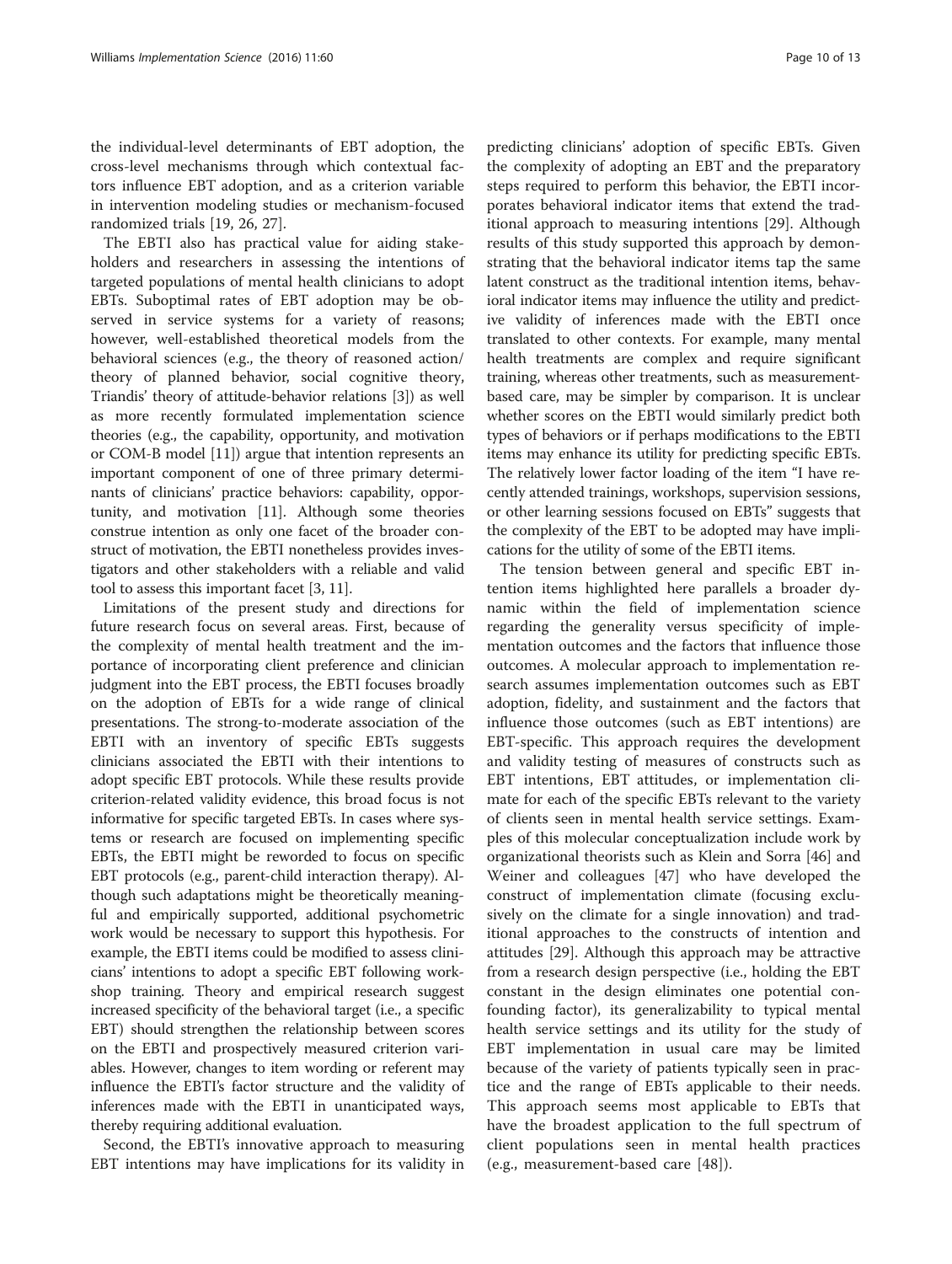A contrasting and more generalized approach to implementation research suggests implementation outcomes and the factors that influence those outcomes may be generalizable across classes of EBTs (e.g., psychotherapy models) that share salient features (e.g., the use of specific interpersonal behaviors in an interactional process with a client) and can be used interchangeably within the same practice encounter (e.g., a mental health clinician may select interpersonal psychotherapy for depression or cognitive behavioral therapy for depression but will likely use either EBT in the same weekly 50-min session format). This approach invokes a molar as opposed to molecular level of specificity. The molar approach is consistent with the definition of EBT articulated by the American Psychological Association [[49](#page-12-0)] and other professional associations which not only focuses on the use of empirically validated interventions (i.e., EBTs) in practice settings but also stresses the importance of patient choice in treatment selection and the use of clinician expertise.

Representative constructs from this molar approach include EBT implementation climate as developed by Ehrhart and colleagues [[33\]](#page-11-0), EBT attitudes as conceptualized in the widely cited EBPAS measure [[21\]](#page-11-0), and the EBTI. These molar measures of implementation-related constructs seek to address the range of EBTs applicable to mental health settings. The molar approach has practical advantages in terms of reflecting real world practice, permitting investigators to study a variety of EBTs and generalizing results to routine practice settings. From a validity testing perspective, however, important questions remain regarding the overlap between molar and molecular constructs as well as the incremental predictive value of these measures for various implementation outcomes. Direct, head-to-head comparisons of these measures will likely provide fruitful information for advancing our understanding of the generality and specificity of factors that influence EBT outcomes.

Third, the EBTI was applied in the present study to clinicians delivering youth mental health services. Studies that develop validity evidence for inferences based on the EBTI in adult mental health services are needed. In addition, other service sectors such as public health, child welfare, substance abuse, and social services are moving to increase the use of EBTs in service delivery and the EBTI may be useful for these settings in both research and practice contexts [\[27, 28\]](#page-11-0).

Fourth, the present study was conducted within the context of large-scale behavioral system change, and it is possible that this context influenced the results. For example, clinicians may have been sensitized to the importance or challenges of EBT adoption and this may have increased or decreased their intentions to adopt EBTs. Future research that examines clinicians' EBT

intentions in larger samples will be informative for developing normative data on clinicians' EBT intentions and for understanding how clinicians' EBT intentions vary across regions and providers.

Fifth, additional studies are needed to further evaluate the psychometric characteristics of the EBTI using alternate-method criterion variables. Although the results of this study supported the conceptual distinction between EBT intentions as measured by the EBTI and EBT adoption as measured by the EBT checklist, the single item measure of EBT use did not permit examination of the uniqueness of the intention and use constructs. It is possible that the EBTI captures both intention and use latent constructs. While a strong association between intention and subsequent behavior is typically viewed as a strength of the intentions construct for research purposes, this strength presents a barrier to providing discriminantbased evidence of validity for measures. An additional limitation is the use of clinician self-report measures for all constructs in the study with the exception of workshop attendance. The use of multiple self-report measures introduces the possibility of inflated correlations due to common method bias [[50](#page-12-0)]. The 12 month time span between measurement occasions provides some protection against this by reducing the salience of clinicians' earlier responses and by impeding the retrieval of prior responses from memory [[50\]](#page-12-0). Finally, the definition of EBT adoption used in this study did not differentiate between new and ongoing EBT adoption, an issue that appears unresolved in the larger literature [[27\]](#page-11-0). If clinicians were already using EBTs at time 1, the post hoc assessment of intentions would likely be biased by these behaviors. Results of this study provide evidence supporting the EBTI's association with EBT adoption and use; however, future studies should examine the association between EBTI scores and clinicians' new adoption of EBTs.

## Conclusions

Mental health clinicians' intention to adopt EBTs represents a potentially important antecedent for increasing EBT implementation in mental health systems. The present study provides a first step toward making reliable and valid inferences regarding clinicians' EBT intentions using a brief and practical measure. Results provide structural, predictive, and discriminant-based evidence to support the validity of inferences made with the EBTI. Findings from this study highlight several directions for future research and provide a practical tool for stakeholders seeking to understand the factors at multiple levels that influence EBT adoption in mental health services.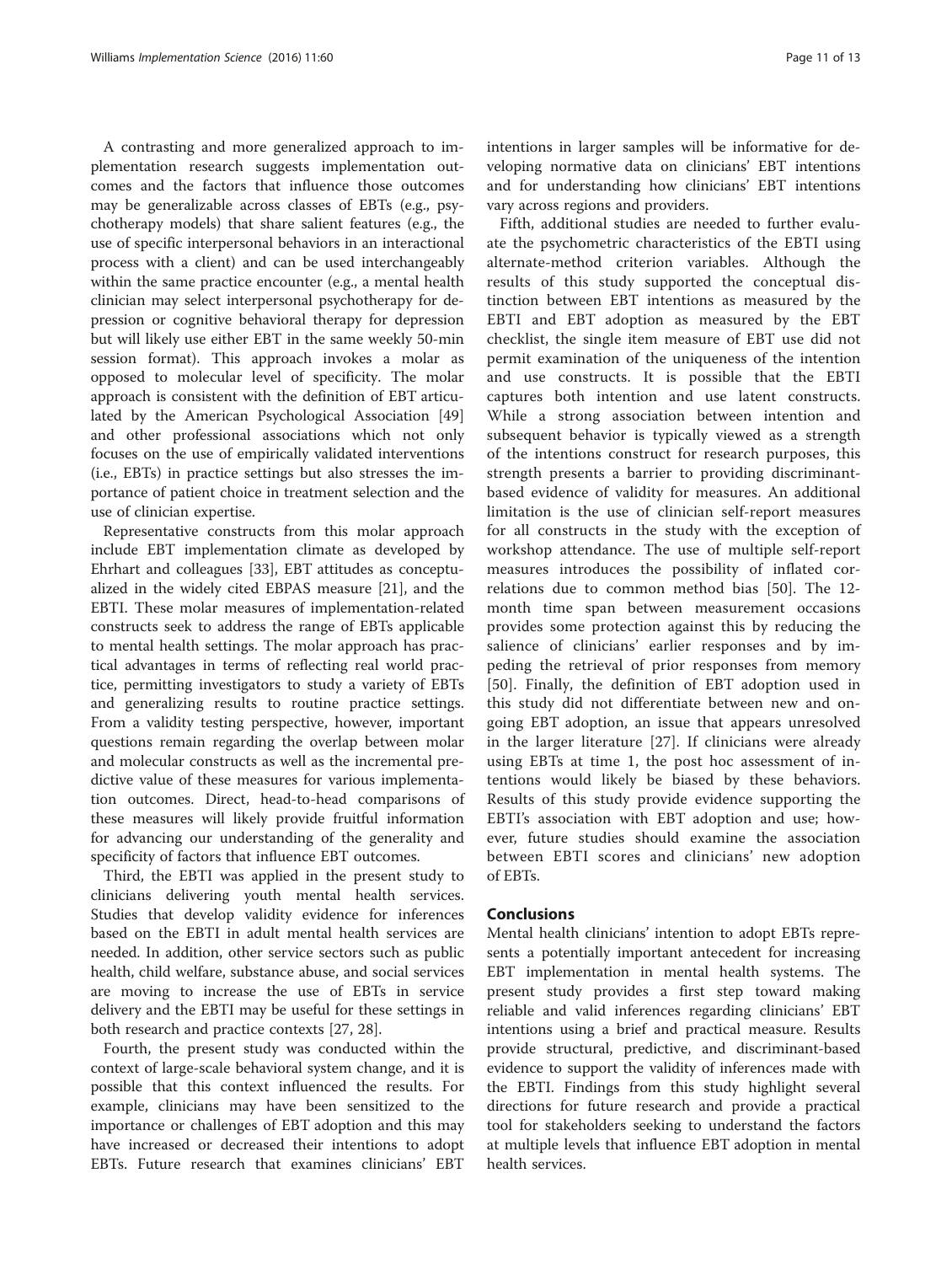## <span id="page-11-0"></span>Additional file

[Additional file 1:](dx.doi.org/10.1186/s13012-016-0417-3) Evidence-based treatment intentions scale (EBTI). (DOCX 16 kb)

#### Competing interests

The author declares that he has no competing interests.

#### Author's contributions

NJW conceived of the idea for the study, contributed to the theoretical background and conceptualization, item development, study design, writing, data analysis, editing, and final approval of the manuscript.

#### Acknowledgements

This work was supported by the National Institute of Mental Health under award number F31MH099846 (PI: Williams). The content is solely the responsibility of the author and does not necessarily represent the official views of the National Institutes of Health. The author wishes to thank Charles Glisson for his comments on an earlier draft of this article.

#### Received: 9 September 2015 Accepted: 5 April 2016 Published online: 05 May 2016

#### References

- 1. Chaudoir SR, Dugan AG, Barr CH. Measuring factors affecting implementation of health innovations: a systematic review of structural, organizational, provider, patient, and innovation level measures. Implement Sci. 2013;8:22.
- 2. Proctor EK, Brownson RC. Measurement issues in dissemination and implementation research. In: Brownson RC, Colditz GA, Proctor EK, editors. Dissemination and implementation research in health: translating science into practice. New York, NY: Guildford Press; 2014. p. 261–80.
- 3. Fishbein M, Triandis HC, Kanfer FH, Becker M, Middlestadt SE, Eichler A. Factors influencing behavior and behavior change. In: Baum A, Revenson TA, Singer JE, editors. Handbook of health psychology. Mahwah, NJ: Lawrence Erlbaum Associates; 2001. p. 3–17.
- 4. Riemer M, Rosof-Williams J, Bickman L. Theories related to changing clinician practice. Child Adolesc Psychiatr Clin North Am. 2005;14:241–54.
- 5. Michie S, Johnston M, Abraham C, Lawton R, Parker D, Walker A. Making psychological theory useful for implementing evidence based practice: a consensus approach. Qual Saf Health Care. 2005;14:26–33.
- 6. Fishbein M, Ajzen I. Belief, attitude, intention and behavior: an introduction to theory and research. Reading, MA: Addison Wesley; 1975.
- 7. Ajzen I. The theory of planned behavior. Organ Behav Hum Decis Process. 1991;50:179–211.
- 8. Bandura A. Social foundations of thought and action: a social cognitive theory. Englewood Cliffs, NJ: Prentice-Hall; 1986.
- 9. Triandis C. Values, attitudes, and interpersonal behavior. In: Howe HE, Page M, editors. Nebraska symposium of motivation, vol. 27. Lincoln, NE: University of Nebraska Press; 1980. p. 195–259.
- 10. Locke EA, Latham GP. Building a practically useful theory of goal setting and task motivation: a 35-year odyssey. Am Psychol. 2002;57:705–17.
- 11. Michie S, van Stralen MM, West R. The behavior change wheel: a new method for characterizing and designing behavior change interventions. Implement Sci. 2011;6:42.
- 12. Perkins MB, Jensen PS, Jaccard J, Gollwitzer P, Oettingen G, Pappadopulos E, et al. Applying theory-driven approaches to understanding and modifying clinicians' behavior: what do we know? Psychiatr Serv. 2007;58:342–8.
- 13. Martinez RG, Lewis CC, Weiner BJ. Instrumentation issues in implementation science. Implement Sci. 2014;9:118.
- 14. Webb TL, Sheeran P. Does changing behavioral intentions engender behavior change? A meta-analysis of the experimental evidence. Psychol Bull. 2006;132:249–68.
- 15. Carr JZ, Schmidt AM, Ford JK, DeShon RP. Climate perceptions matter: a meta-analytic path analysis relating molar climate, cognitive and affective states, and individual level work outcomes. J Appl Psychol. 2003;88:605–19.
- 16. James LR, Choi CC, Ko CI, McNeil PK, Minton MK, Wright MA, et al. Organizational and psychological climate: a review of theory and research. Eur J Work Organ Psychol. 2008;17:5–32.
- 17. Jaccard J, Litardo HA, Wan CK. Subjective culture and social behavior. In: Adamopoulos J, Kashima Y, editors. Social Psychology and Cultural Context. Thousand Oaks, CA: Sage Publications; 1999. p. 95–106.
- 18. Sheeran P. Intention-behavior relations: a conceptual and empirical review. In: Stroebe W, Hewstone M, editors. European review of social psychology, vol. 12. London: Wiley; 2002. p. 1–36.
- 19. Eccles MP, Hrisos S, Francis J, Kaner EF, Dickinson HO, Beyer F, et al. Do self-reported intentions predict clinicians' behavior: a systematic review. Implement Sci. 2006;1:28.
- 20. Godin G, Bélanger-Gravel A, Eccles M, Grimshaw J. Healthcare professionals' intentions and behaviors: a systematic review of studies based on social cognitive theories. Implement Sci. 2008;3:36.
- 21. Aarons GA, Cafri G, Lugo L, Sawitzky A. Expanding the domains of attitudes toward evidence-based practice: the evidence based practice attitude scale-50. Adm Policy Ment Health. 2012;39:331–40.
- 22. Borntrager CF, Chorpita BF, Higa-McMillan C, Weisz J. Provider attitudes toward evidence-based practices: are the concerns with the evidence or with the manuals? Psychiatr Serv. 2009;60:677–81.
- 23. Williams NJ, Glisson C. The role of organizational culture and climate in the dissemination and implementation of empirically supported treatments for youth. In: Beidas RS, Kendall PC, editors. Dissemination and implementation of evidence-based practices in child and adolescent mental health. New York, NY: Oxford University Press; 2014. p. 61–81.
- 24. Aarons GA, Ehrhart MG, Farahnak LR, Hurlburt MS. Leadership and organizational change for implementation (LOCI): a randomized mixed method pilot study of a leadership and organization development intervention for evidence-based practice implementation. Implement Sci. 2015;10:11.
- 25. Glisson C, Williams NJ. Assessing and changing organizational social contexts for effective mental health services. Annu Rev Public Health. 2015;36:507–23.
- 26. Williams NJ. Multilevel mechanisms of implementation strategies in mental health: integrating theory, research, and practice. Adm Policy Ment Health. 2015; doi: [10.1007/s10488-015-0693-2](http://dx.doi.org/10.1007/s10488-015-0693-2).
- 27. Proctor E, Silmere H, Raghavan R, Hovmand P, Aarons G, Bunger A, et al. Outcomes for implementation research: conceptual distinctions, measurement challenges, and research agenda. Adm Policy Ment Health. 2011;38:65–76.
- 28. Aarons GA, Hurlburt M, Horwitz SM. Advancing a conceptual model of evidence-based practice implementation in public service sectors. Adm Policy Ment Health. 2011;38:4–23.
- 29. Francis JJ, Eccles MP, Johnston M, Walker A, Grimshaw J, Foy R, et al. Constructing questionnaires based on the theory of planned behavior: a manual for health services researchers. Newcastle upon Tyne. UK: University of Newcastle; 2004.
- 30. Armitage CJ, Conner M. Efficacy of the theory of planned behavior: a meta-analytic review. Br J Soc Psychol. 2001;40:471–99.
- 31. DeVellis FF. Scale development: theory and applications. Thousand Oaks, CA: Sage Publications; 2011.
- 32. Glisson C, Landsverk J, Schoenwald S, Kelleher K, Hoagwood KE, Mayberg S, et al. Assessing the organizational social context (OSC) of mental health services: implications for research and practice. Adm Policy Ment Health. 2008;35:98–113.
- 33. Ehrhart MG, Aarons GA, Farahnak LR. Assessing the organizational context for EBP implementation: the development and validity testing of the implementation climate scale (ICS). Implement Sci. 2014;9:157.
- 34. Aarons GA, Glisson C, Green PD, Hoagwood K, Kelleher KJ, Landsverk JA, et al. The organizational social context of mental health services and clinician attitudes toward evidence-based practice: a United States national study. Implement Sci. 2012;7:56.
- 35. Weisz JR, Chorpita BF, Palinkas LA, Schoenwald SK, Miranda J, Bearman SK, et al. Testing standard and modular designs for psychotherapy treating depression, anxiety, and conduct problems in youth: a randomized effectiveness trial. Arch Gen Psychiatry. 2012;69:274–82.
- 36. Walrath C, Sheehan D, Holden EW, Hernandez M, Blau G. Evidence-based treatment: provider knowledge, training, and practice. J Behav Health Serv Res. 2006;33:1–10.
- 37. Aarons GA, Sommerfeld DH, Walrath-Greene CM. Evidence-based practice implementation: the impact of public versus private sector organization